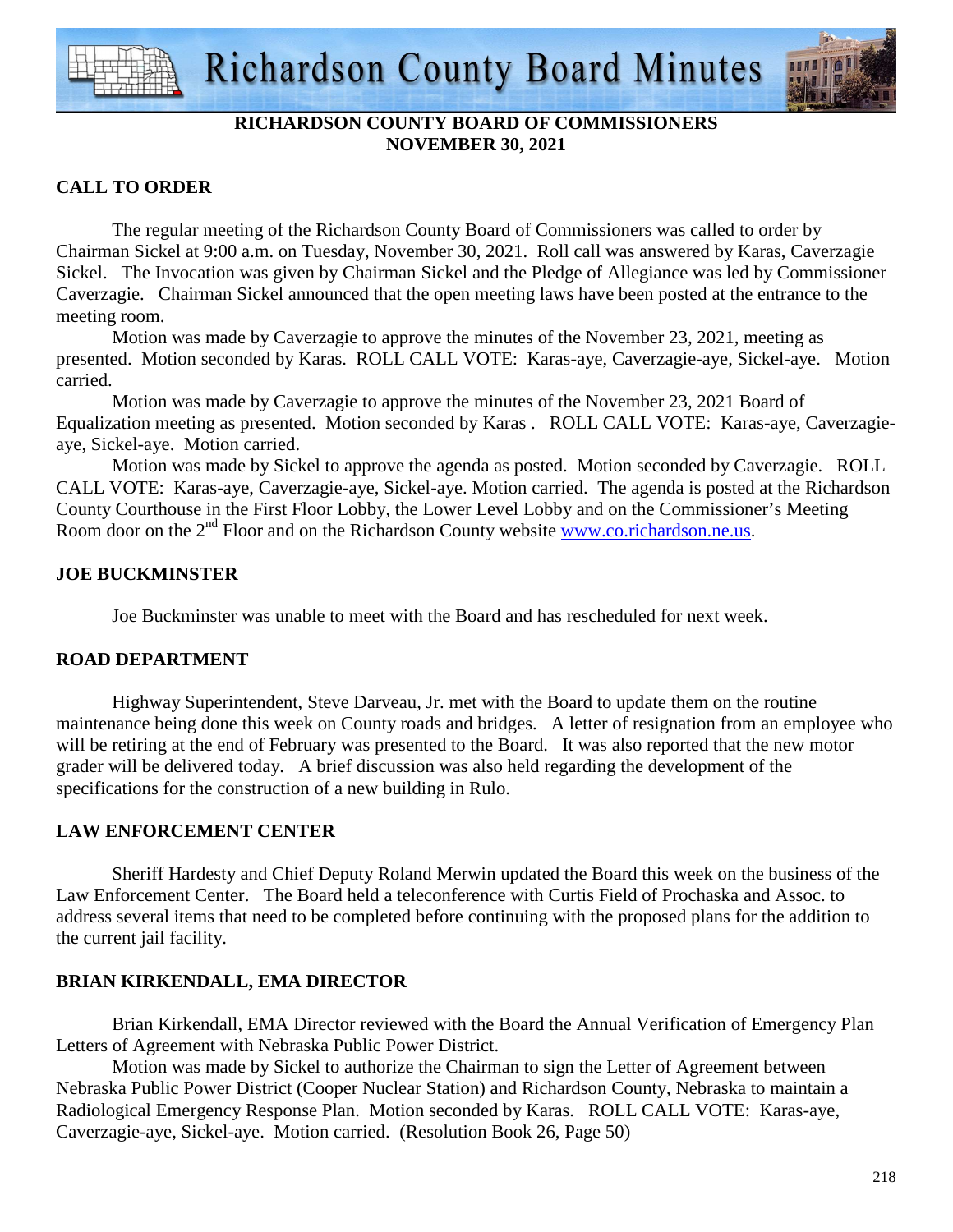

## **EXECUTIVE SESSION**

 Motion was made by Sickel to recess the regular meeting agenda at 10:04 a.m. and go into an executive session to review a general assistance claim and for the prevention of needless injury to the reputation of an individual. Motion seconded by Caverzagie. ROLL CALL VOTE: Karas-aye, Caverzagie-aye, Sickel-aye. Motion carried.

 Motion was made by Sickel to close the executive session at 10:10 a.m. and return to the regular meeting agenda. Motion seconded by Karas. ROLL CALL VOTE: Karas-aye, Caverzagie-aye, Sickel-aye. Motion carried.

December 6, 2021

# **REDISTRICT OF COUNTY COMMISSIONER DISTRICTS**

 The Board reviewed with a representative from gWorks the proposed redistricting for the County Commissioner Districts 1, 2 and 3 based on the 2020 U.S. Census data report. The Board will further review the proposals and will need to make a final determination on the boundaries before the December 30, 2021, deadline.

# **SALARIES OF ELECTED OFFICIALS FOR NEW TERM OF OFFICE**

 The Board continued the review of the salary recommendation for county officials for the new term of office for 2023-2026. They met with Pam Scott, Clerk of District Court; Mary L. Eickhoff, County Clerk-Reg of Deeds and Robert Tichy, County Surveyor.

# **CLAIMS**

Motion was made by Sickel to allow the payment of all claims that were submitted today. Motion seconded by Karas. ROLL CALL VOTE: Karas-aye, Caverzagie-aye, Sickel-aye. Motion carried. *(The claims listed below are available for public inspection at the office of the County Clerk during regular business hours.)* 

#### **GENERAL FUND**

| Capital Business Systems, supp.             | 440.70  |
|---------------------------------------------|---------|
| CMC, serv                                   | 1830.00 |
| Culligan, serv                              | 103.69  |
| East Richardson Rural Water #2, serv        | 432.44  |
| Falls City Journal, adv                     | 358.23  |
| Jones Air Conditioning, serv                | 150.00  |
| Kawres, supp.                               | 45.00   |
| Kennedy, Kaytlyn, reimb                     | 168.00  |
| Miller-Monroe, ins                          | 5371.00 |
| Mr. Automotive, supp.                       | 416.97  |
| Pest Control Services of SE NE, serv        | 45.00   |
| Quill, supp                                 | 121.21  |
| Radiology Assoc., serv                      | 203.00  |
| Richardson County EMA Petty Cash, reimb     | 192.47  |
| Richardson County Sheriff Petty Cash, reimb | 449.90  |
|                                             |         |